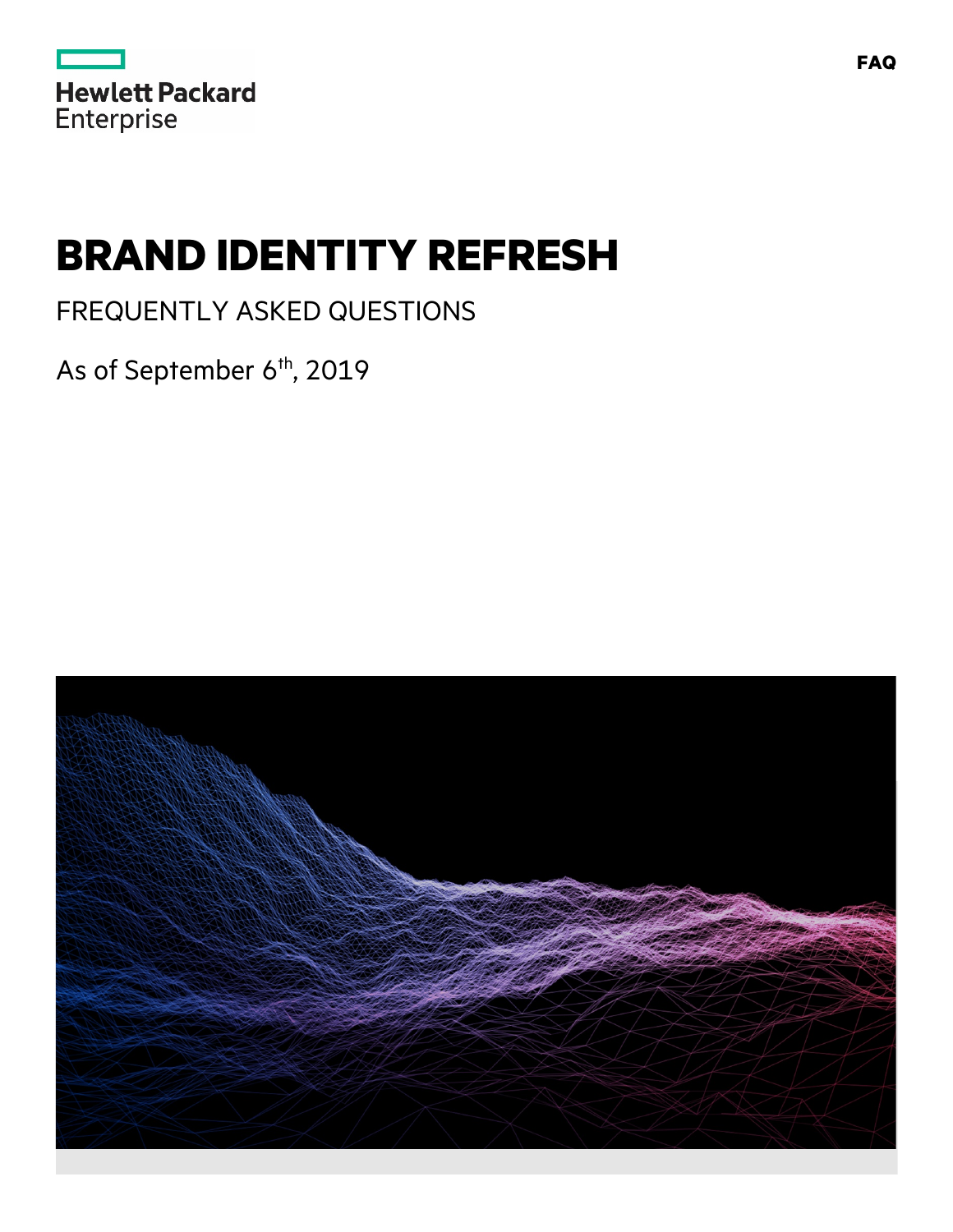#### **GENERAL QUESTIONS**

- 1. Why are we introducing this Brand ID refresh?
	- **a. In 2015, we launched the Hewlett Packard Enterprise brand, complete with our distinctive green "Element" logo and the "Accelerating Next" campaign. Since then, HPE has been recognized as one of the world's most valuable brands and won awards for the rebrand, brand launch, visual identity, and campaigns.**

**Four years later, HPE has evolved as a company—it's time for our brand to evolve, too. Along with Siegel+Gale, who helped create our original brand, we've updated our visual identity. The Element has not fundamentally changed, but is now more dynamic, taking on different forms in different contexts. Other changes include bolder typography, a more vibrant secondary color palette, revised iconography, a new PowerPoint template, and updated brand guidelines.**

- 2. Do I have to go back and update all my existing materials to the refreshed ID?
	- **a. No. You may continue to use assets that are already created as long as the content is still relevant. Use the refreshed ID when updating or creating new content going forward.**
- 3. How do I determine the priority for updating my assets to the refreshed ID? What are the factors that should be considered?
	- **a. Each business unit will have to determine their priority for updating based on their needs and circumstances. A few things to consider:**
		- **Remaining shelf life of asset—Update items requiring immediate revision first**
		- **Audience—Prioritize external facing over internal facing assets**
		- **Low hanging fruits—Prioritize assets that are easy to convert vs. complex ones**
		- **Who uses the assets—Sales, Execs, Ops Team, etc.**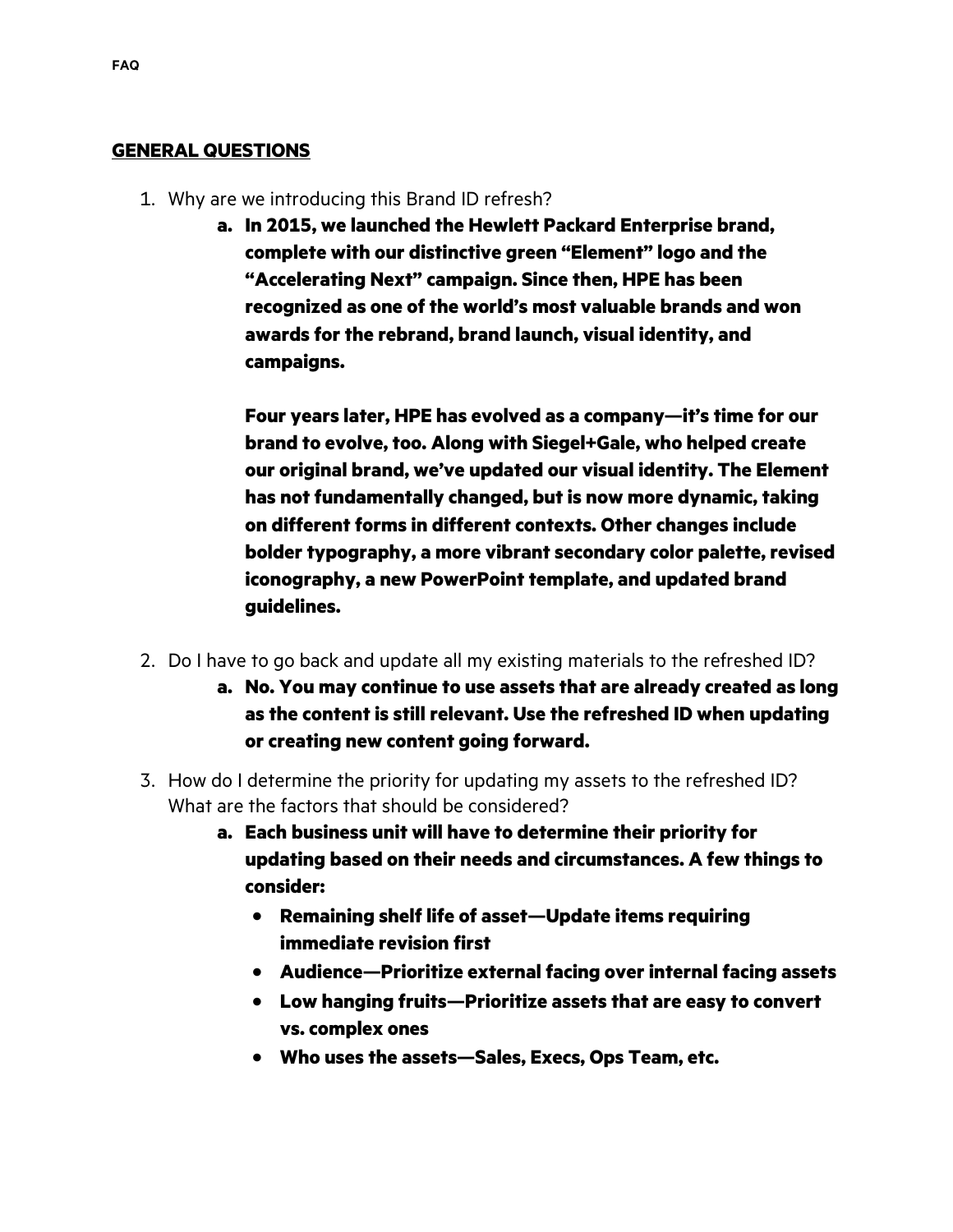- 4. Is there training available on how to use the refreshed ID? How do I attend sessions?
	- **a. On September 3, 4, 5, 6 and 9, we will be hosting a set of two training sessions** – **a general training and an advanced training for marketers and agencies**. **Please [click here](https://media.now.hpe.com/program.aspx?key=BrandRefresh) to sign up. Both sessions will be recorded and made available to you on Brand Central the week after training.**
- 5. I work with external agencies. Have they been trained to use the refreshed ID? How do I ensure they are up to speed with the changes?
	- **a. The training invitation was sent out to our current list of agencies that are registered on Brand Central. If you believe your agency has not been contacted yet, please forward them the training invitation or the link to the training replay.**
- 6. I have inventory of printed materials in the original color palette. Do I need to scrap them, update the asset and reprint or can I deplete existing inventory?
	- **a. You can use existing printed materials until they run out. However, if your organization decides that a given asset must be updated immediately for strategic reasons, the remaining inventory should be scrapped.**
- 7. I noticed that we have some sections on Brand Central where the content is not fully updated to the refreshed ID. What does this mean and when should we expect to see that content updated?
	- **a. Not all sections have been immediately updated. This is a rolling change and some sections require more in-depth analysis to determine how the refreshed ID can be best utilized. We will be using the normal channels on Brand Central to communicate when they become available. Until then, if you have any questions related to a particular section, please open a CRT ticket and a member of the Brand Team will assist you.**
- 8. What about HPE Pointnext Services?
	- **a. Recently HPE Pointnext added 'Services' to their name and logo. All the updated guidelines, including the new logo assets, can be found on Brand Central.**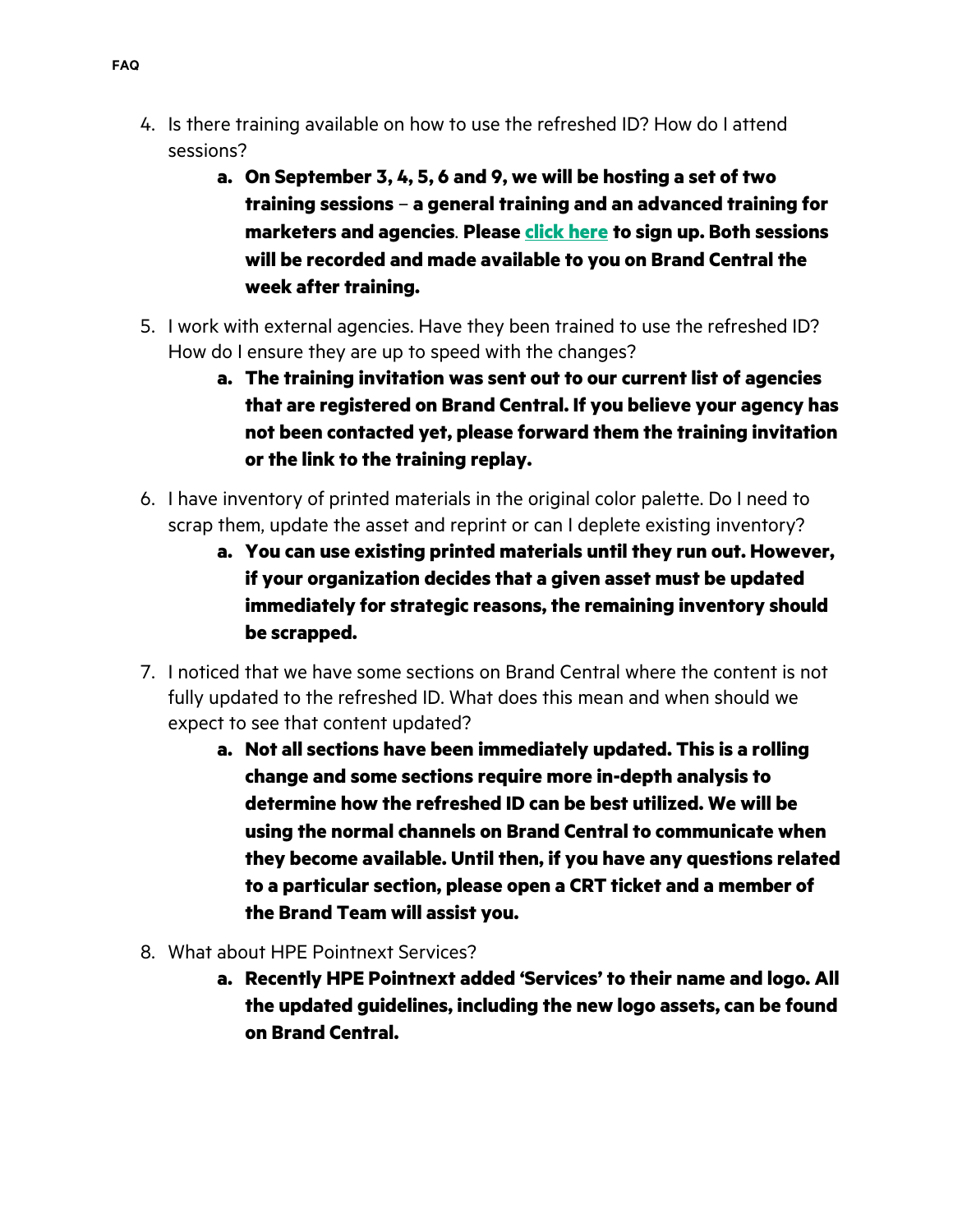### **OUR BRAND**

#### **Brand Strategy, Architecture and Naming**

- 1. Were there any changes to our brand strategy, brand architecture and naming?
	- **a. No. Those areas which are core to our entire brand identity have not been changed.**

#### **BRAND ESSENTIALS**

#### **Logo**

- 1. Are there any changes to our logo or how it is used?
	- **a. There are no changes to our logo or its use. Our logo remains the most important identity asset we have at HPE, so it is critical that we continue to use and represent it according to the guidelines available on Brand Central.**
- 2. Will the change in the secondary color palette impact how I can use our logo?
	- **a. Yes. Not all of the colors of the new secondary color palette can be used as a background for our logo. Please review the guidelines on Brand Central for more details.**

#### **Color Palette**

- 1. What is the reason behind a new secondary color palette?
	- **a. We have received consistent feedback that the original secondary color palette did not provide enough contrast in digital applications. Additionally, the original palette did not capture the vibrancy and energy of the HPE brand. The new, brighter palette is very energetic and digitally-friendly and ultimately, a better representation of HPE.**
- 2. Are we changing our primary color palette?
	- **a. No, we are not changing the primary color palette. We are, however, bringing our HPE green more to the forefront and making it more prominent. Please review the color palette section on Brand Central to understand how this will come to life.**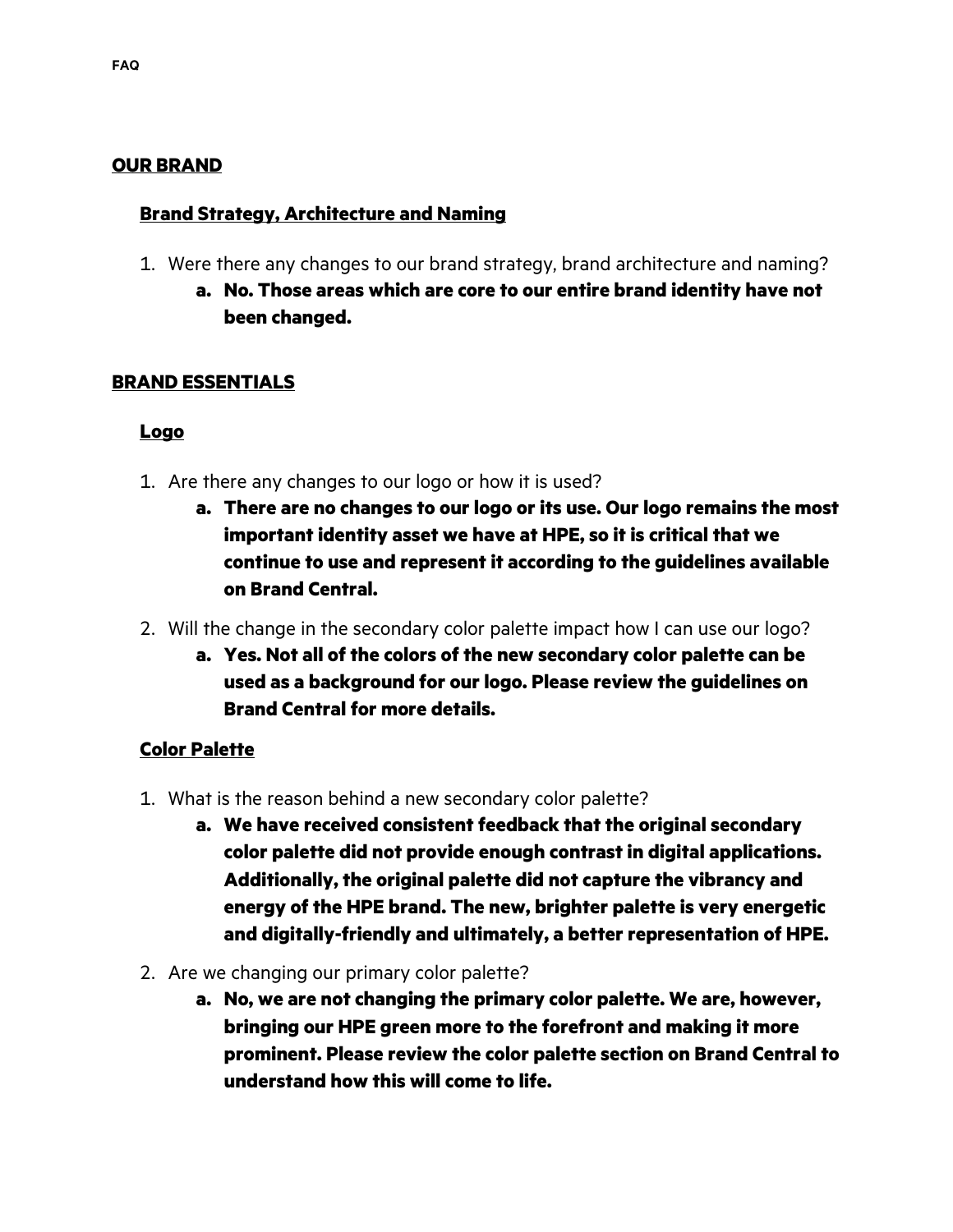- 3. How does the use of the new secondary color palette impact my work?
	- **a. The new secondary color palette touches just about every aspect of the refreshed ID where color was used. The impact of the new palette will depend on which asset you are working on, so you should review the updated section on Brand Central pertaining to that asset to understand the changes in detail.**

**The secondary color palette's main purpose has not changed—to add a splash of color to assets and instill more life and visual interest to them. Please use appropriately. Don't over use.** 

4. The gray colors that I see inside the PPT template do not match the HPE Gray values in the Color Palette section. Is that a mistake?

> **No. The HPE Gray listed in the color palette section explicitly calls out its use on Infographics. The 2 gray colors offered inside the PPT template are ONLY to be used in PPT, nowhere else. They are there to support the need of a background with transparency for copy legibility.**

# **Photography**

- 5. Why are we refreshing our photography style?
	- **a. We have refreshed our photography style to add 'environmental textures' and 'macro/ detail views' to create dramatic photographic backdrops for our communications. These dramatic wide-shots and close-ups are a great fit when using our Element graphic device for covers or graphic art. It's a bold and beautiful visual statement that will help our brand to stand out.**

**In addition to these two new styles, we have also updated our guidance for lighting, especially when photographing people. We are moving away from harsh white lights to incorporate a cinematic quality in all of our photography going forward.**

- 6. Are we introducing new photography styles with this refreshed ID?
	- **a. Yes, we have introduced two more styles in our photography guidelines called 'environmental textures' and 'macro/ detail views.' However, the rest of the photography guidance has remained largely**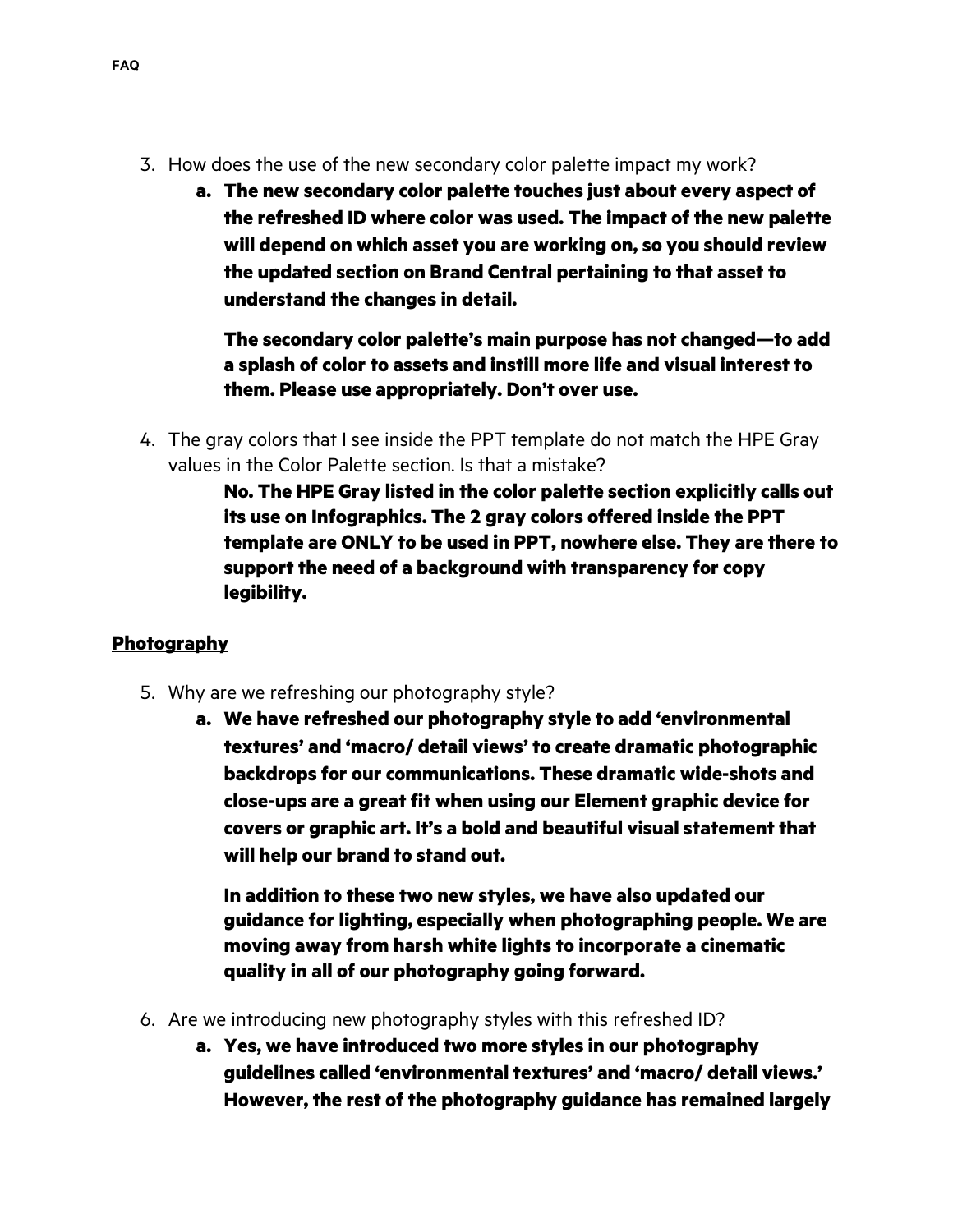**the same apart from updating our guidance for lighting, as mentioned above. We have updated most of the visual examples on our photography page on Brand Central with more recent inspirational photography.**

- **7.** Can I still use the current images that are in the library?
	- **a. Yes, all imagery hosted in our HPE image library can be used. The updated guidance will affect new images being produced. Please check Brand Central on a regular basis for communications about new photography.**
- 8. Are we expecting new albums to be added to the library?
	- **a. Yes, we have two international shoots and one domestic shoot in planning for Q4, yielding to a lot of new photography launching in Q1.**
- 9. I am working with an agency. Can they procure images based on the updated photography guidance?
	- **a. You should always leverage the photography that is made available through our HPE image library. If you cannot find image assets that you need for your communication, please open a CRT ticket. Please do not procure any photography through an agency or by yourself without prior brand approval.**

# **Visual Storytelling**

- 10.Why are we refreshing the Visual Storytelling contents?
	- **a. We did an assessment of the existing components of our Visual Storytelling toolbox and decided to make minor adjustments to better align with what HPE is and represents today. In some cases, the assets also needed to be updated with the new secondary color palette.**
- 11.Is everything related to Visual Storytelling changing?
	- **a. No. The only set of assets being impacted are:** 
		- **i. Illustrations: They will feature slightly more angular lines and refreshed color palette**
		- **ii. Technical icons: They are being recolored to match the new secondary color palette**

# **Marketing icons remain unchanged**

12.What are the changes impacting our Illustration assets?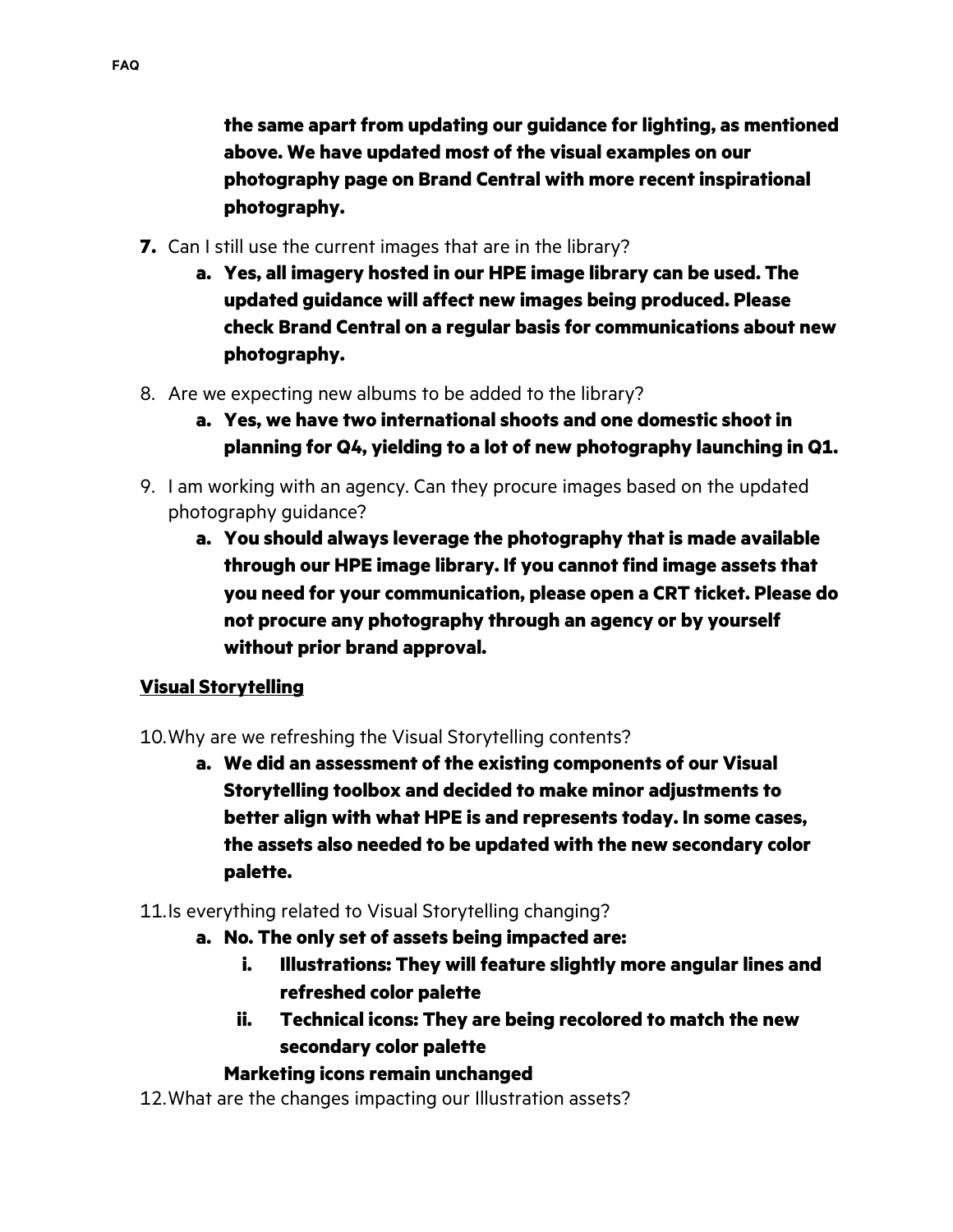- **a. The lines are becoming more angular, thinner and consistent across the entire asset library. We are also updating the color of all the illustration assets to match the new secondary palette.**
- 13.I noticed that only the PPT version of the new illustrations are available on Brand Central. Are we not getting the other file formats (.ai, .png, .svg)?
	- **a. Yes these other versions are being gradually uploaded to the illustration section of the image library. The PPT version was released first because it is the most commonly used. If you have an urgent need to have a different file format of an illustration before you see it in the library, please create a CRT ticket and we can provide it to you.**

# **Font**

- 14.Are we introducing changes to the typography we use at HPE?
	- **a. No. Metric HPE and Simple HPE remain the two fonts you should have installed on your computer.**
- 15.What has changed for typography?
	- **a. The changes pertaining to typography are related to copy hierarchy not font use. For example, headlines are now going to be all caps using the Metric HPE Black font weight. Details can be found on Brand Central.**
- 16.Can I share Metric HPE and Simple HPE font packages with external entities?
	- **a. Yes. As an HPE employee you can share the font with an agency, partner or customer as long as it is in support of HPE work. However, those external entities cannot forward the font to anyone else.** 
		- **i. For example: If an agency you are working with subcontracts part of the work to another entity that needs to use our font, the creative agency cannot forward the font package. The subcontracted entity must obtain the font directly from an HPE employee.**

### **Element**

17.Were there changes to the Element and how it is used? If so, why?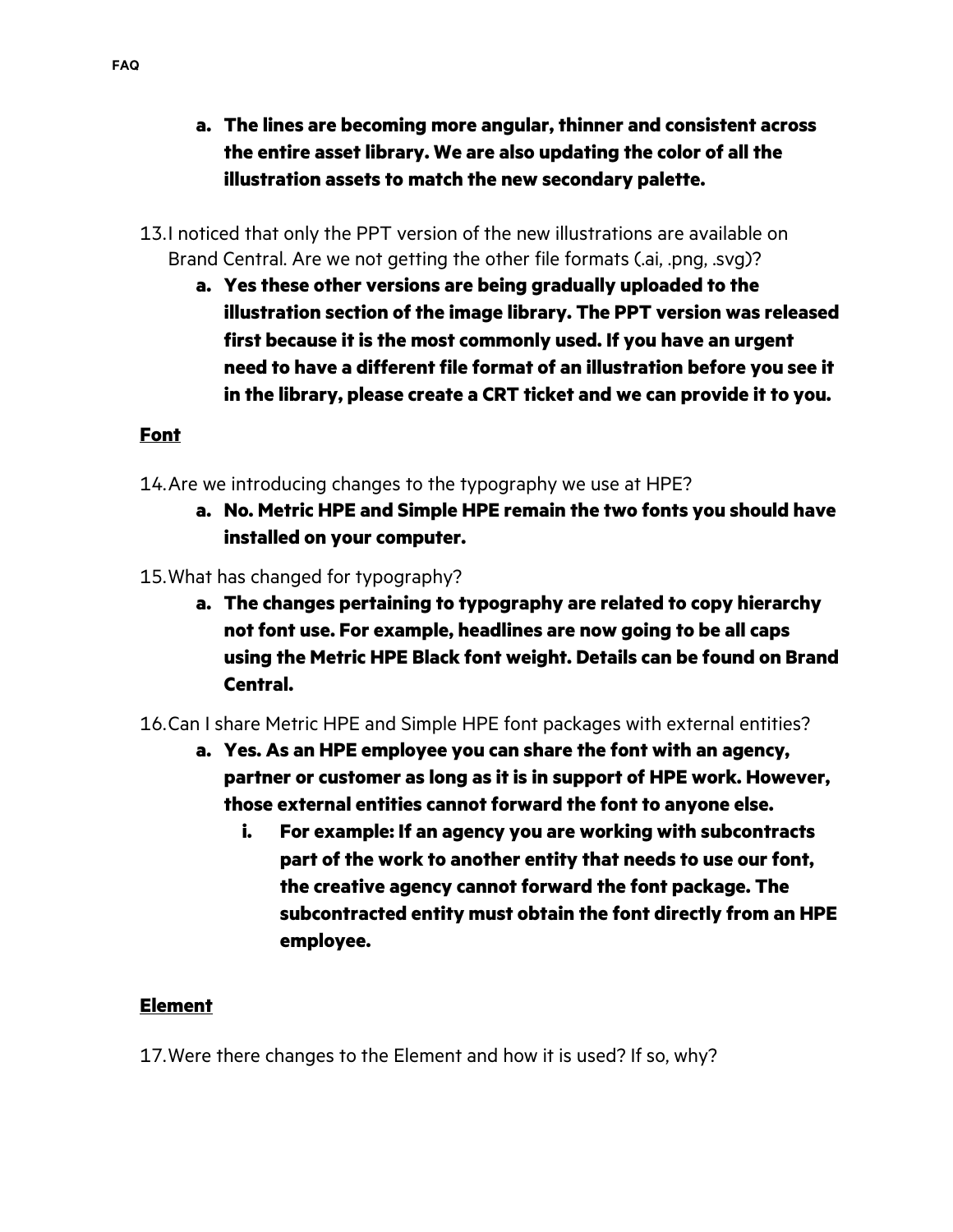**a. Yes. The Element has a much more prominent place in this refreshed ID. Think of the Element as a window into how Hewlett Packard Enterprise advances the way people live and work and what the future holds for all of us.** 

**There are, however, very specific rules and guardrails around this new usage, and early engagement with the Brand Team is crucial to ensure the best possible outcomes.** 

- 18.Can anyone reproduce the examples shown on Brand Central if they want to start using the Element in those ways?
	- **a. Not exactly. The use cases are very specific to each application and require skilled use of graphic design software to achieve the desired result. You must engage with the Brand Team by opening a CRT ticket if you would like to use the Element in executions that are not already offered in a templated manner.**
- 19.What if I have an agency that used to create assets using the Element before the introduction of the refreshed ID? Can they do it now as well if they have been trained in the refreshed ID?
	- **a. Agencies certainly have the needed graphic design talent in-house so they can work on drafts of these new uses of the Element. However, all cases must be submitted to Brand for review and approval before they can be used anywhere. Please create a CRT ticket and attach the draft for review.**

# **Voice**

20.Are there any changes to our voice as part of this refreshed ID?

**a. No. Our voice remains the same—courageous, open and inspired.** 

# **Writing Style**

21.Are there any changes to our current writing style guidelines?

**a. Yes. While there are not specific changes to our current writing style guidelines,** 

**there are changes to font weight and copy hierarchy. These are incorporated automatically for you on templates (e.g., PowerPoint, collaterals, etc.) and also outlined in corresponding sections on Brand Central. Make sure you review the specific section for the asset you**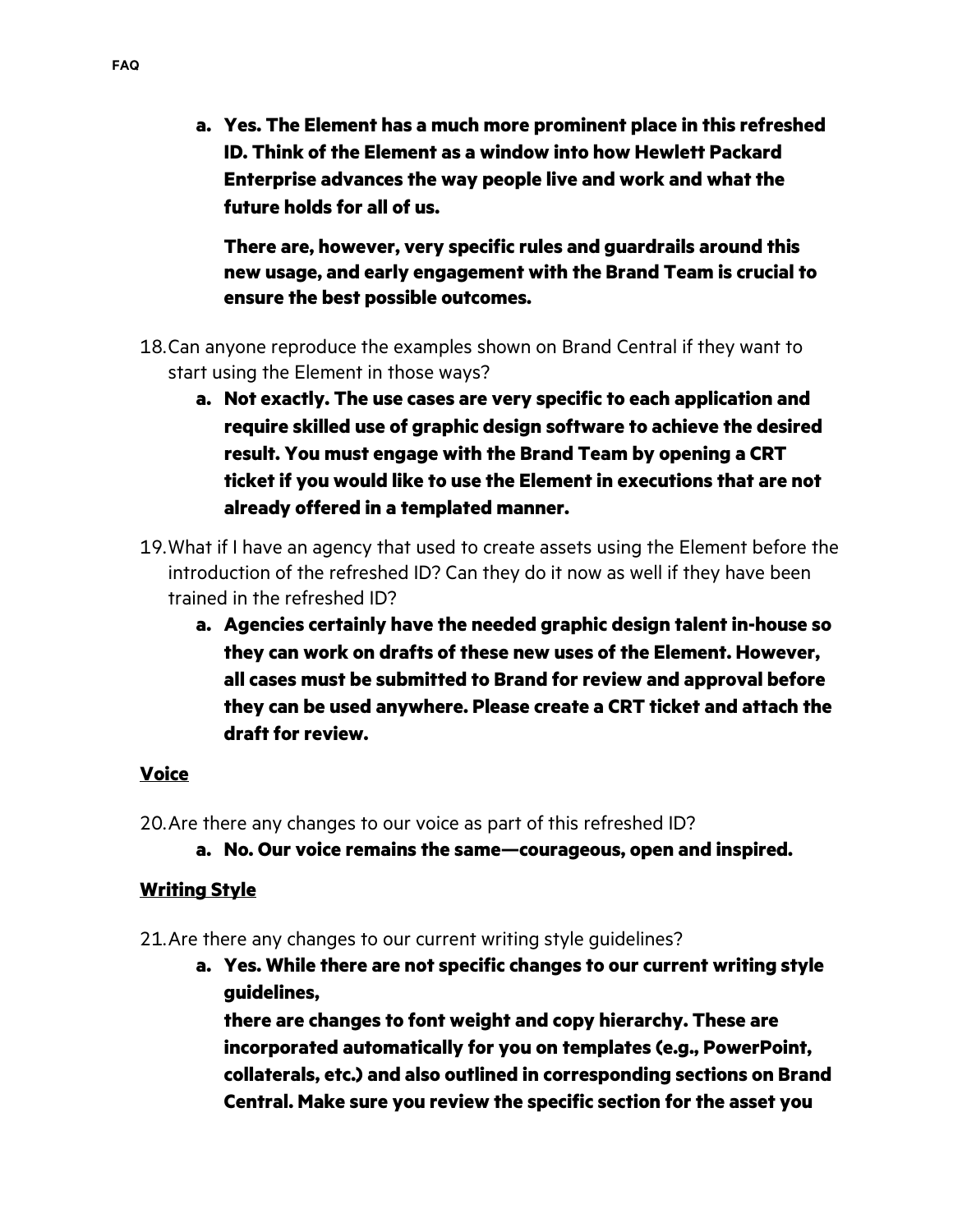**are working on to understand how these changes may impact your work.** 

### **APPLYING THE BRAND**

- 1. Are all sections of Applying the Brand being impacted by the refreshed ID?
	- **a. Not all sections in Brand Central have received new guidelines and assets. Some sections were not impacted by the refreshed ID. They are: Naming, Brand Strategy, Brand Architecture, Marketing/Legal Guidelines, Voice/Writing Style, Campaigns, Biography, Advertising Guidelines, Internal Emails, Fax/Memo, Email Signature, Letterhead, Aruba, Partner Ready, Living Progress, MAP Partner Program**
- 2. I noticed that some areas of Applying the Brand are still not updated? Why? When will they be released?
	- **a. That is correct. Some sections on Brand Central require more detailed evaluation on how the refreshed ID would be applied to them. In those cases, we will be sending out Brand Central email notifications when they are ready with updated content. Make sure you have Brand Central set up to follow the entire site and to receive email notifications.**

**The sections currently in progress include Events, Videos, Web and Digital Guidelines, Social Media and Recruitment Marketing.**

#### **PowerPoint**

- 3. What are the changes to PowerPoint templates?
	- **a. We are introducing a brand new set of templates. These new templates already incorporate the new secondary color palette. They also have been streamlined and optimized to make your presentations easier to create.**
- 4. I do not see an Arial version of the PowerPoint template anymore. Is that coming later?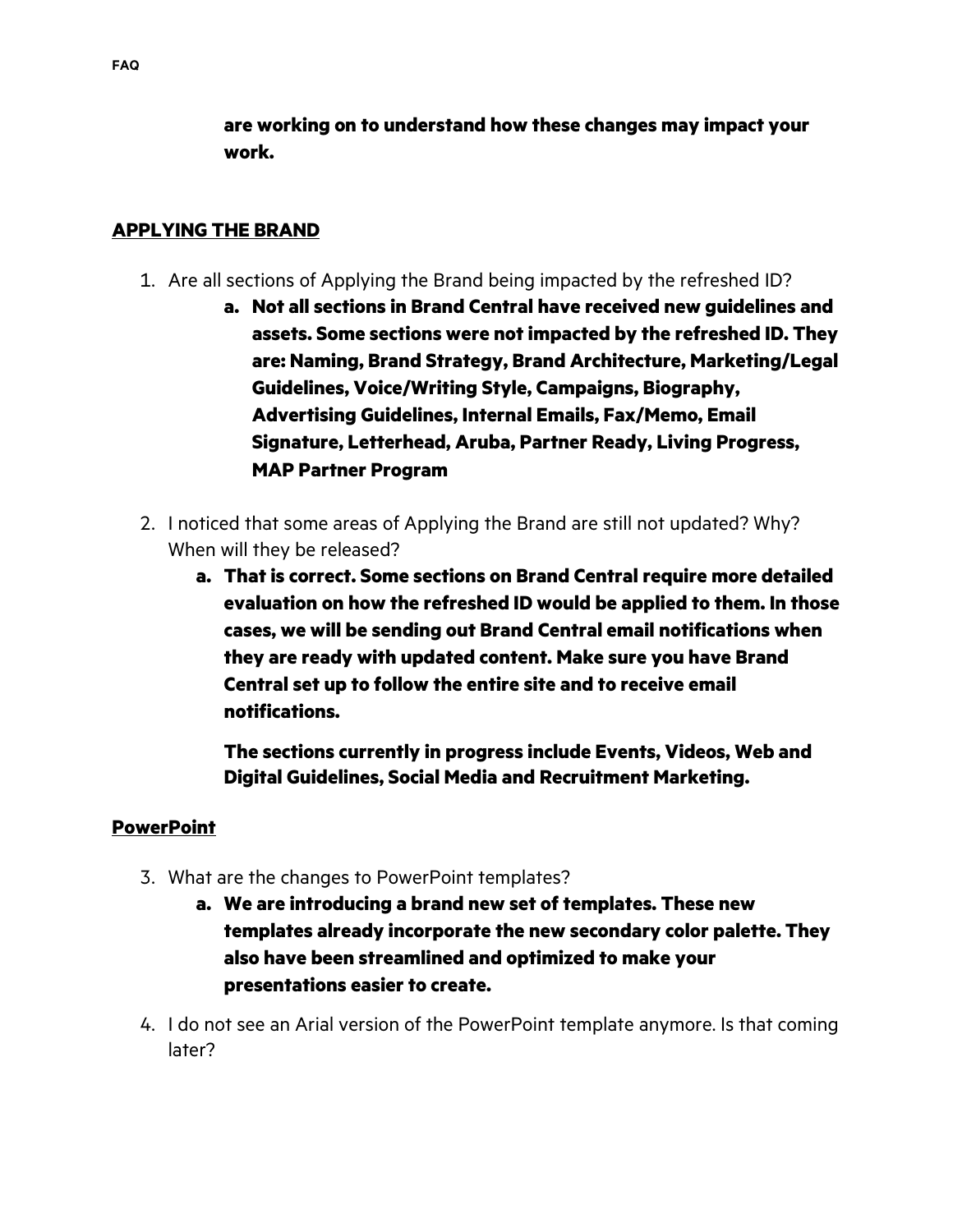- **a. We have embedded Metric HPE to the new PowerPoint template. This means that you can always work using Metric HPE, regardless if your presentation is for internal or external use.**
- 5. When I open one of the new templates I am getting an error that I can only open it in Read-Only mode because some of fonts are missing. What should I do?

|                                                                                                                                                       | VANDATION TEAT VALUE INSERTED HELD.<br>Make sure that quote marks are<br>placed at the beginning and end of<br>the quote."<br>Quoted person's name, this, and company<br>$\overline{\phantom{0}}$<br>common 1 x | <b>ADED 22</b><br>—<br>common 1 x                                                                                                                                                                                                                    | $\overline{\phantom{a}}$<br>common 2 x                                                                                                                                                                                                                                       | lited capitan or descriptive statement relating to picture  lited capitan or descriptive statement relating to picture<br>$\equiv$<br>menters. T<br>5 |
|-------------------------------------------------------------------------------------------------------------------------------------------------------|-----------------------------------------------------------------------------------------------------------------------------------------------------------------------------------------------------------------|------------------------------------------------------------------------------------------------------------------------------------------------------------------------------------------------------------------------------------------------------|------------------------------------------------------------------------------------------------------------------------------------------------------------------------------------------------------------------------------------------------------------------------------|-------------------------------------------------------------------------------------------------------------------------------------------------------|
| <b>MS LAYOUT</b><br>ef cartes or decrette:<br>Izraeli skategis picktura<br>Dani capitan or descriptive<br>statement relating to picture<br>common 1 + | Microsoft PowerPoint<br>Read-only embedded fonts included in this presentation:<br>MetricHPE Semibold<br><b>MetricHPE Black</b><br>MetricHPE Light                                                              | Open Read-Only<br><b>Remove Restricted Fonts</b>                                                                                                                                                                                                     | MULTI-LEVEL ORGANIZATION CHART (WITHOUT PICTURES)<br>This presentation cannot be edited because it contains one or more read-only embedded (restricted) fonts. To edit the presentation you must remove the restricted fonts, or you can open the presentation as read-only. | MULTI-LEVEL ORGANIZATION CHART (WITH PICTURES)<br>$\times$<br>疆<br><b>COLUMN</b><br>$\mathbb{R}^{n\times n}$                                          |
| <b>A</b>                                                                                                                                              | <b>Side</b>                                                                                                                                                                                                     |                                                                                                                                                                                                                                                      | $\Omega$                                                                                                                                                                                                                                                                     | 10                                                                                                                                                    |
| HART (WITHOUT PICTURES)                                                                                                                               | SAMPLE TIMELINE: PRODUCT ROADMAP                                                                                                                                                                                | SAMPLE TIMELINE: GANTT CHART                                                                                                                                                                                                                         | SAMPLE MATRIX: CRITERIA COMPARISON                                                                                                                                                                                                                                           | SAMPLE MATRIX: PROJECT STATUS UPDATE                                                                                                                  |
|                                                                                                                                                       |                                                                                                                                                                                                                 | <u>and a series of the contract of the series of the series of the series of the series of the series of the series of the series of the series of the series of the series of the series of the series of the series of the ser</u><br><b>COLOR</b> | come.<br><b>Carlos</b><br><b>Common</b><br>Obstates.<br>$\epsilon$<br>$\sim$                                                                                                                                                                                                 | <b>Negros</b><br><b>College</b>                                                                                                                       |
| m.                                                                                                                                                    | material star                                                                                                                                                                                                   | <b>MARGES</b><br><b>DEREST</b>                                                                                                                                                                                                                       | Crimalane<br>$\mathcal{L}$<br>$\overline{\epsilon}$<br>$\sim$                                                                                                                                                                                                                | $-$ couplings<br><b>President</b><br>- relations<br>٠<br>$-$ continues.                                                                               |
| $\overline{\mathbf{m}}$ <sub>a</sub><br><b>MILLER</b><br>$\overline{\phantom{a}}$<br>5.00                                                             | makes a play                                                                                                                                                                                                    | <b>GRAINE</b><br><b>MARGES</b><br><b>HERMAN</b>                                                                                                                                                                                                      | Offens how<br>$\epsilon$<br>Otherstown<br>$\epsilon$<br>$\mathcal{L}$<br>Crimelane<br>$\overline{\phantom{a}}$<br>Obstates<br>$\mathcal{A}$<br>×.                                                                                                                            | $-$ continues.<br><b>Provident</b><br>- celebrar<br>٠<br>- celations                                                                                  |
| $\frac{1}{2}$                                                                                                                                         |                                                                                                                                                                                                                 | <b>DESIGNS</b><br><b>URBERRY</b>                                                                                                                                                                                                                     | Obstallent<br>$\overline{\phantom{a}}$<br>$\epsilon$                                                                                                                                                                                                                         | $-$ ratial date<br>- celations<br>PointMan                                                                                                            |
|                                                                                                                                                       | <b>SAVAN</b><br>material plane                                                                                                                                                                                  | <b><i><u>India papel</u></i></b>                                                                                                                                                                                                                     | <b>Créatainne</b><br>$\mathcal{L}$<br>$\mathcal{L}$<br>$\mathcal{L}$                                                                                                                                                                                                         | $-$ couplings<br><b>A called I called A co</b>                                                                                                        |
| <b>CONTINUES   13</b>                                                                                                                                 | $\equiv$<br><b>SHIMM   17</b>                                                                                                                                                                                   | $\equiv$<br>common 1 or                                                                                                                                                                                                                              | $\equiv$<br>memory. I to                                                                                                                                                                                                                                                     | $\equiv$                                                                                                                                              |

- **a. We are aware of this issue and are working towards a resolution. In the meantime, make sure you have all weights of the MetricHPE font installed in your system. You can download it from Brand Central [here.](https://h10014.www1.hpe.com/uploads/media/2017/5/metrichpe_desktop-1493914735105.zip) This issue is resolved once you have the fonts installed.**
- 6. Can I still use presentations created in the previous template? For how long?
	- **a. While the teams gradually convert presentations to the new template, presentations created on the previous template can be used as long as the content is still relevant. There is no set date for when these existing presentations can no longer be used.**
- 7. If I am going to create a new presentation should I, from now on, only use the new templates?
	- **a. Once the new template and guidelines are released, you should always use the new template to create new presentations or to convert old ones.**
- 8. How do I determine when to use the white versus the black background template?
	- **a. Both templates are on brand and can be used, either individually or mixing slides from both. Certain types of slides will work better on a white background (heavy text slides) while others will look much**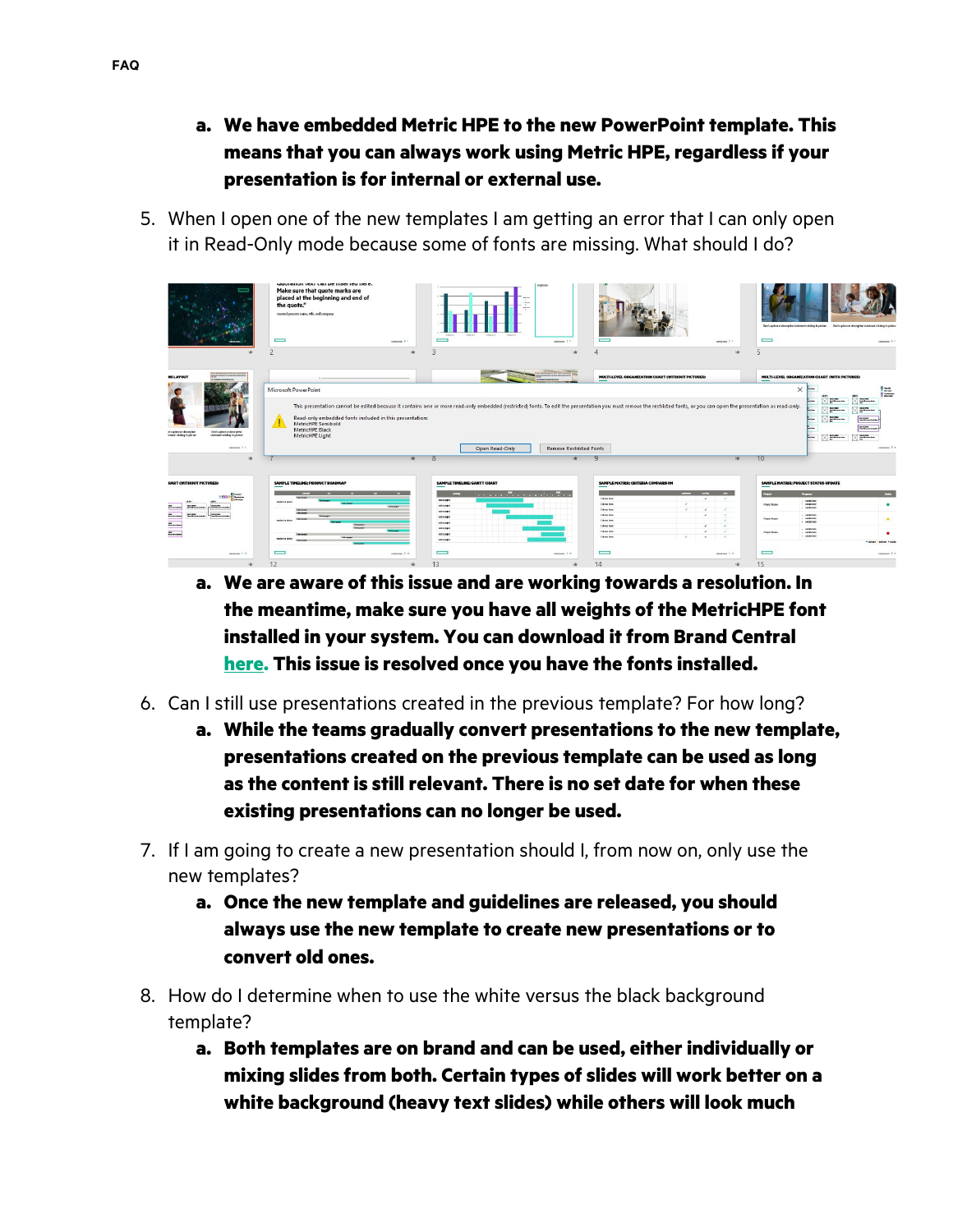# **more impactful with a black background (imagery and graphicsintense slides.)**

- 9. Can I mix and match slides from the black and white backgrounds templates? **a. Yes**
- 10.What happened to the set of pre-designed slides that used to be a part of the PowerPoint template? The ones with graphs, timelines, etc.?
	- **a. We have created what we call "Inspiration Slides," a separate file that comes with the new PowerPoint download package. Separating it from the template resolves the issue of these slides needing to be deleted after use of the template and potentially being forgotten. The "Inspiration Slides" file makes it easier to create slides with graphs, timelines, etc.—simply open the file and drag and drop slides needed.**
- 11.I don't see examples with images for opening slides in the template. Where do I find them?
	- **a. We have created a curated album dedicated to PowerPoint opening slides in our image library with stunning images already cropped to size and ready to use. Just follow the new instructions in the PowerPoint template on how to import those images into your deck.**



# **PowerPoint Images**

- 12.Does that mean I can ONLY use the images from that specific PPT Title Images in my PPT presentations?
	- **a. No. You can use any image from the library. This particular curated album is just adjusted to work really well for the opening title slides.**
	- b. **Make sure when you are selecting any of the other images to use in your presentation that you choose the "Digital – Large" conversion profile format before you download that. The original format, which appears by default is the size of the image you see on the dialog box.**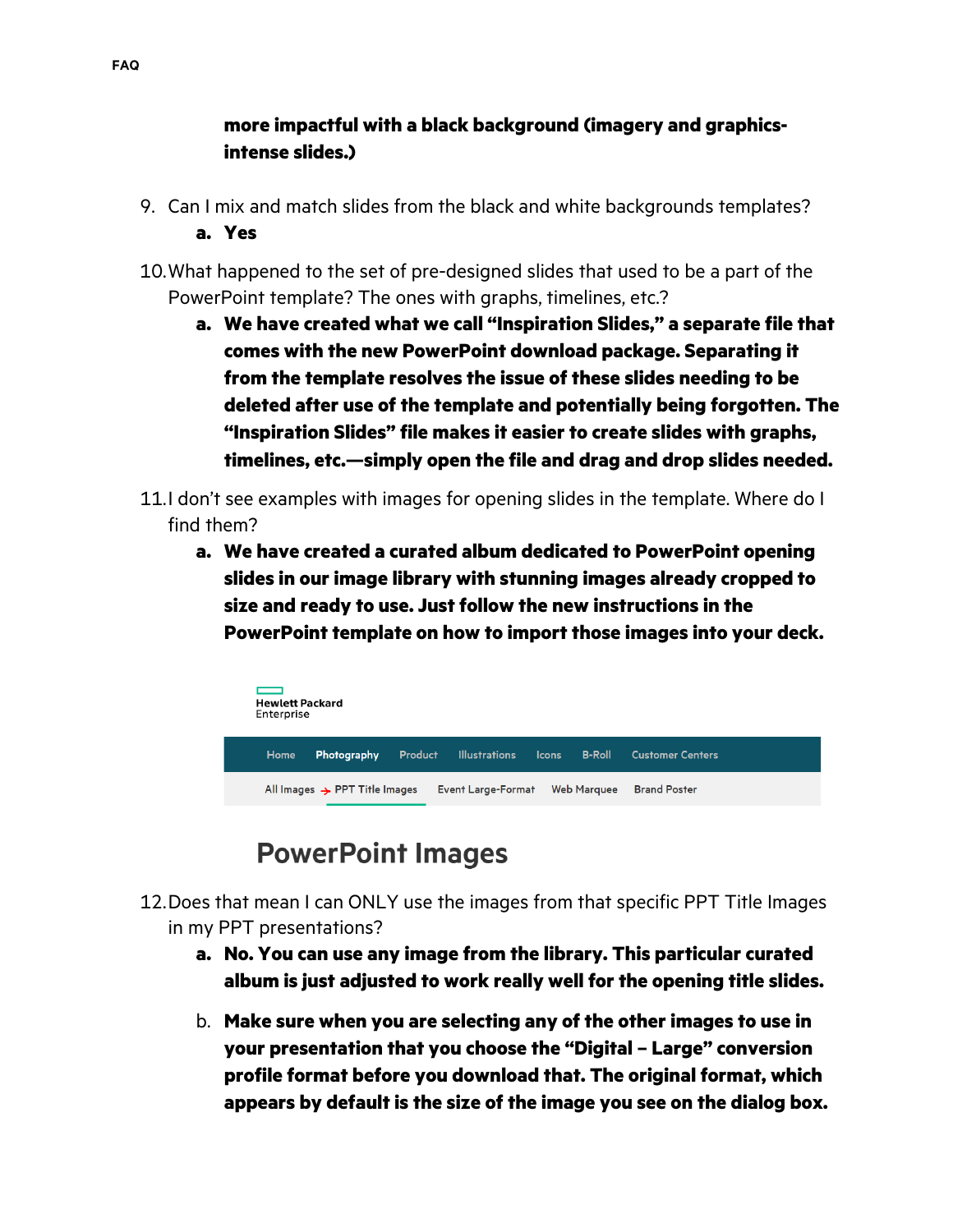**In the example below, 2MB. A Digital – Large format will be much smaller.**



- 13.I have converted a presentation from the previous template to the new one and my file size has grown exponentially. What is wrong?
	- **a. There are two possibilities here. The first one may have to do with how you copied/pasted the slides from the source file into the new template. Make sure you ALWAYS select "Use Destination Formatting" when you copy slides. Otherwise you may be bringing all the previously existing versions of Slide Masters from the original presentation into the new one. Refer to the "How to Convert" guide we offer on Brand Central, same location where you download the templates.**
	- **b. The second option may be that if the original slide deck was very heavy in the use of photography, when you port it to the new template, you may need to repeat the process of compressing the images. To learn how to do that, visit the [Quick Steps](https://h10014.www1.hpe.com/brand-central/content/quick-steps/hpe-powerpoint#installing-ppt-templates) to learn how to do that.**
- 14.I cannot find an icon or illustration in the library that matches my needs for my PowerPoint presentation. Can I create it myself or have my agency create it for me?
	- **a. Any asset that is part of our Visual Storytelling components (i.e., icons, illustrations, diagrams, etc.) can only be created centrally by the Global Brand Team. If you need a new asset, please open a CRT ticket.**
- 15.When do I use the General Use vs. the Keynote Large Screen PowerPoint template?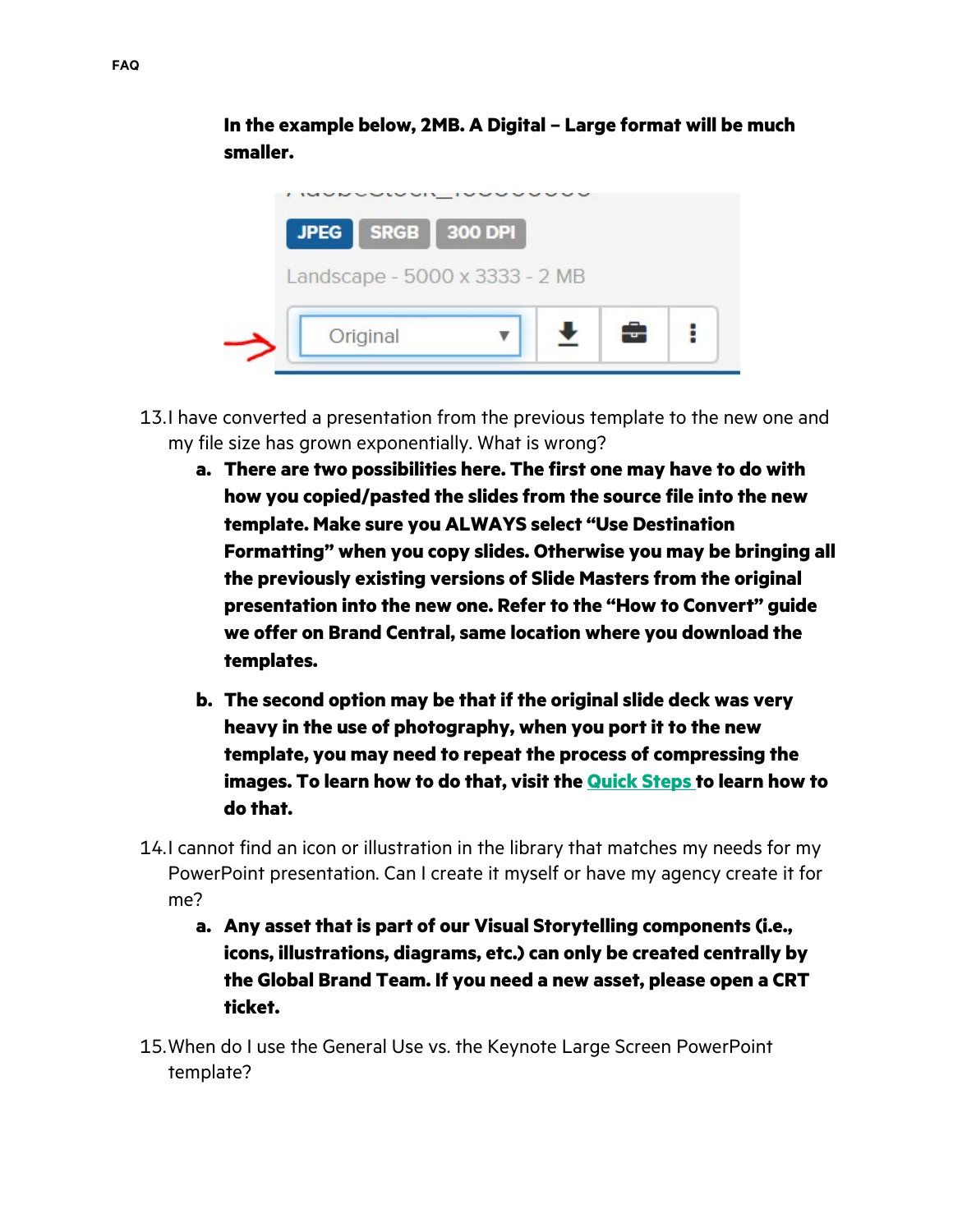- **a. General use is meant for most of your PowerPoint needs, including meetings with customers and partners. The Keynote Large Screen template is reserved for presentations in large event venues, like HPE Discover, and is geared towards more visual slides with very few words.**
- 16.Can I share presentations in these new templates externally? What if they don't have Metric HPE installed in their computers.
	- **a. We have embedded the Metric HPE fonts into the templates so you can now share them freely with customers and partners.**
- 17.How do I convert existing decks to the new templates?
	- **a. On Brand Central in the PowerPoint section, you will find a downloadable document called, "How to convert." Use this presentation to guide you on how to convert existing decks into the new template. Please note there is no "magic button" to covert decks. The level of effort required will vary depending on the complexity of the presentation and how it was originally created.**
- 18. How do I make the new template my PPT default template whenever I start a new presentation?
	- **a. We offer step by step instructions on Brand Central, under [Quick](https://h10014.www1.hpe.com/brand-central/content/quick-steps/hpe-powerpoint#installing-ppt-templates)  [Steps](https://h10014.www1.hpe.com/brand-central/content/quick-steps/hpe-powerpoint#installing-ppt-templates) section.**
- 19.Do I still need to save my presentations as a PDF file before sharing them with a partner or customer?
	- **a. No, you can now share the PowerPoint file directly with them.**
- 20.I noticed that in the Custom Color ribbon there are 2 shades of gray added, besided the HPE green and HPE medium blue. Are those correct?
	- **a. Yes, those are added specially for PPT in case there is the need for some background with transparency to allow for proper copy legibility. They SHOULD NOT be used outside of PPT and that is why they do not appear in the Color Palette section.**
- 21.There are only 6 colors available in the Theme Colors ribbon in PPT. What happens if I have a graphic that has more than 6 data points? How do I choose the other colors?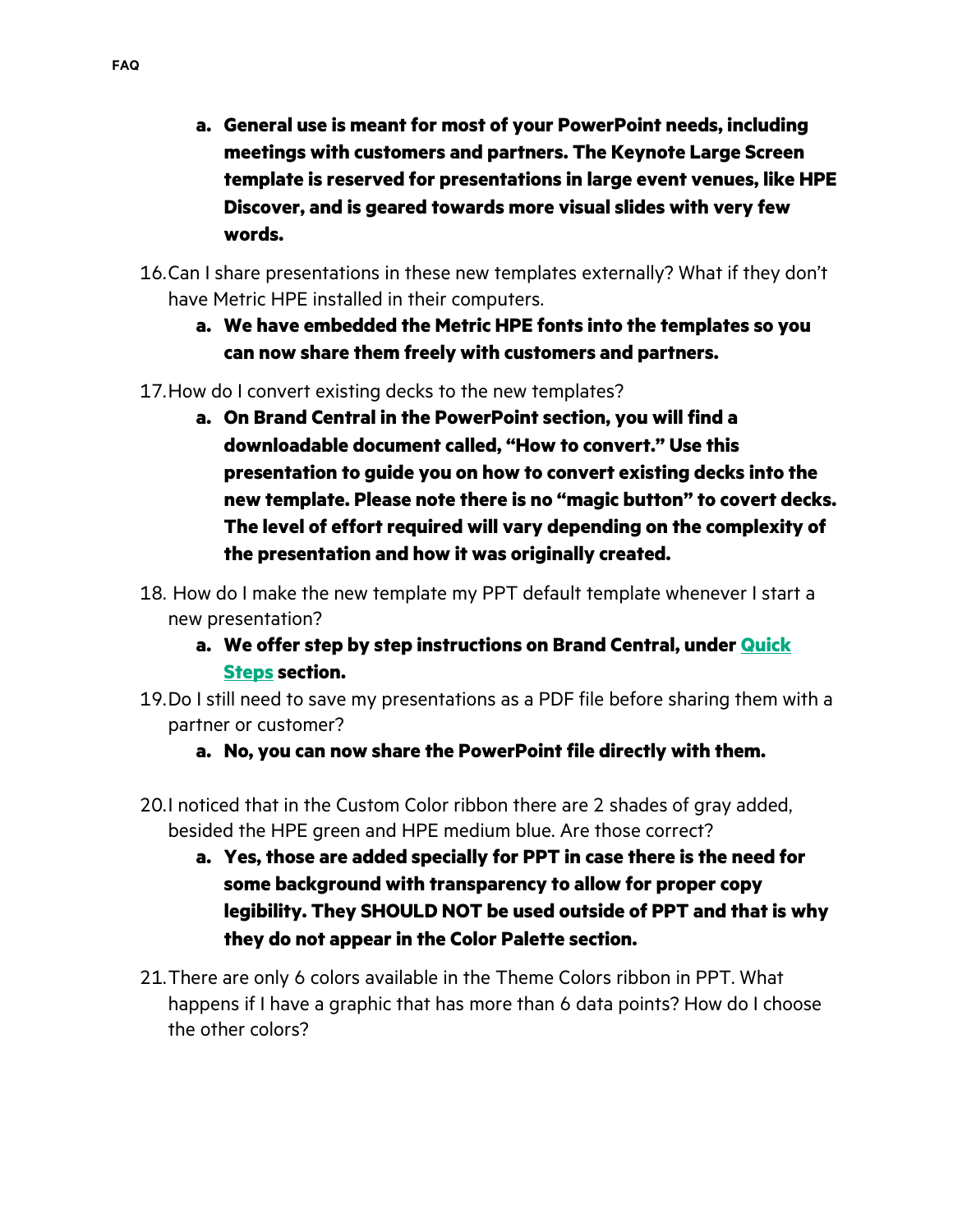

**a. PowerPoint will choose those for you automatically. They will be a different tint % of the same 6 colors but you do not have to worry about manually picking them. PLEASE DO NOT manually change the colors assigned to graphics or other data visualization assets created using data points. We want consistency throughout our decks and that is why we decide to let PPT make the selection for us.** 

**NOTE: This is the ONLY situation where tints can be used in PPT. Please DO NOT use tint %s of the 6 colors for anything else as we want to full vibrancy of our color palette to show in our presentations.** 

### **Video**

- 1. I noticed that the video section does not have any changes published. Does it mean it is not changing at all?
	- **a. There are changes and updates coming to the video guidelines and toolkit. Watch Brand Central for new information in October 2019.**
- 2. If I need to create a video now, before the refreshed guidelines are published, what should I do?
	- **a. Continue to use the current and official HPE video guidelines until the new ones are made available on Brand Central.**
- 3. What if I have a video that has started production? Do I need to stop, wait for the new guidelines and then restart the work the agency?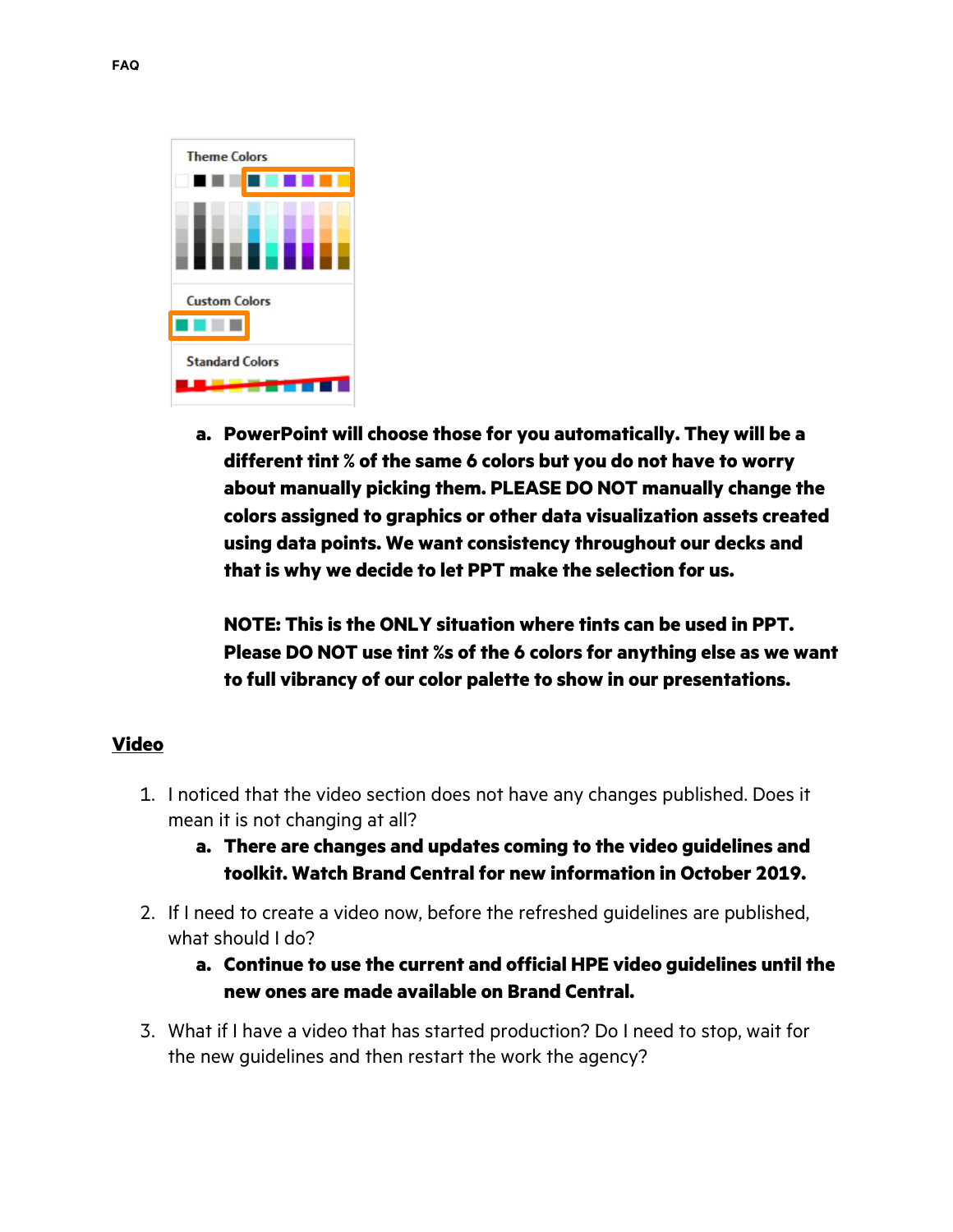- **a. If you need to produce a video before the new standards are available, simply use the existing guidelines and toolkit from Brand Central.**
- 4. What happens to the existing videos that I have? How long can I still use them?
	- **a. Current videos will follow the standard lifecycle management process based relevance, approvals and legal review.**

# **Stationery and Business Cards**

- 1. I noticed that the business cards now have a black backing with the Element. Does it mean I have to scrap my existing cards and order new ones?
	- **a. You can continue to use your business cards until you either run out of them or your information changes requiring you to order new ones.**
- 2. I do not see a new version of the HPE pocket folder. Are we getting a new design? When?
	- **a. The folder is still under development and will be announced in the future. We will send a Brand Central communication out when it becomes available.**
- 3. Do I need to scrap any existing inventory of stationery due to this refreshed ID?
	- **a. Stationery inventory can be used until it is depleted. With the exception of the business card and pocket folder designs, all other assets remain unchanged.**

### **Office Environments**

- 1. What are the changes to applying our brand to office environments?
	- **a. Branding an office environment is a very unique and individual exercise. While the refreshed ID has changed the secondary color palette, the rules and guidelines around branding a physical space remain the same. Always engage your local GRE representative first, and they will engage with the Brand Team for guidance.**
- 2. Can I use the new secondary color palette to paint walls?
	- **a. A secondary color palette's main function is to add a splash of color to our branded executions. They are not meant to be used in large**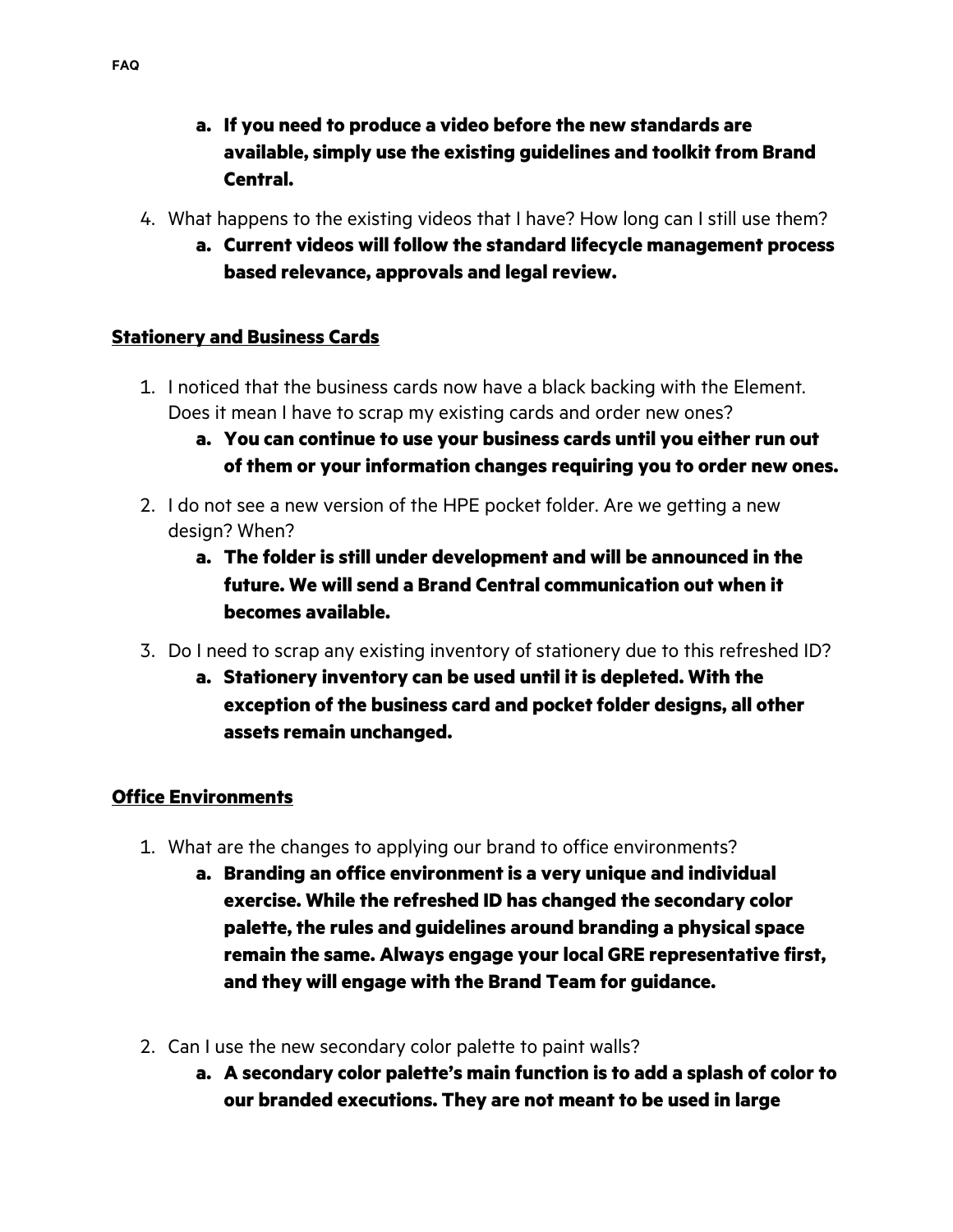**spaces or entire walls. As a general rule, we recommend avoiding the use of the secondary color palette except as an accent color. The use of color in an environment should not be an isolated decision and should be evaluated as part of the entire branding exercise of that space.** 

- 3. What happened to the poster selections that were available before?
	- **a. We are currently refining the selections that will be offered as posters to dress the walls in our offices and other spaces. We will be communicating via Brand Central when they become available.**

# **Collaterals**

- 1. I see that our collateral suite has changed. Does that mean I have to go back and update all my existing collateral pieces to the new templates?
	- **a. As with everything else in this launch, these are rolling changes. You change them as they need to be updated. There is no need to immediately update all existing collateral pieces.**
- 2. When should I convert collateral pieces to the new templates?
	- **a. Convert them as you schedule them for a review based on the need to create new content, revise or replace the asset.**
- 3. Can I create my own collateral template, based off of one of the existing new ones?
	- **a. All collateral templates are centrally created and managed by the MAP team. Only they can create a new template. If you feel you have a need for a new template, you can open a CRT ticket and make a request, and it will be routed to the MAP team for evaluation.**
- 4. I really like the new proposed cover pages for our collaterals. Can I request that just the cover page be converted and keep the content unchanged?
	- **a. We strongly recommend that if you are going to start the conversion of an existing collateral piece, that you convert the entire document completely. It will avoid versioning confusion.**

### **Social Media: Coming soon**